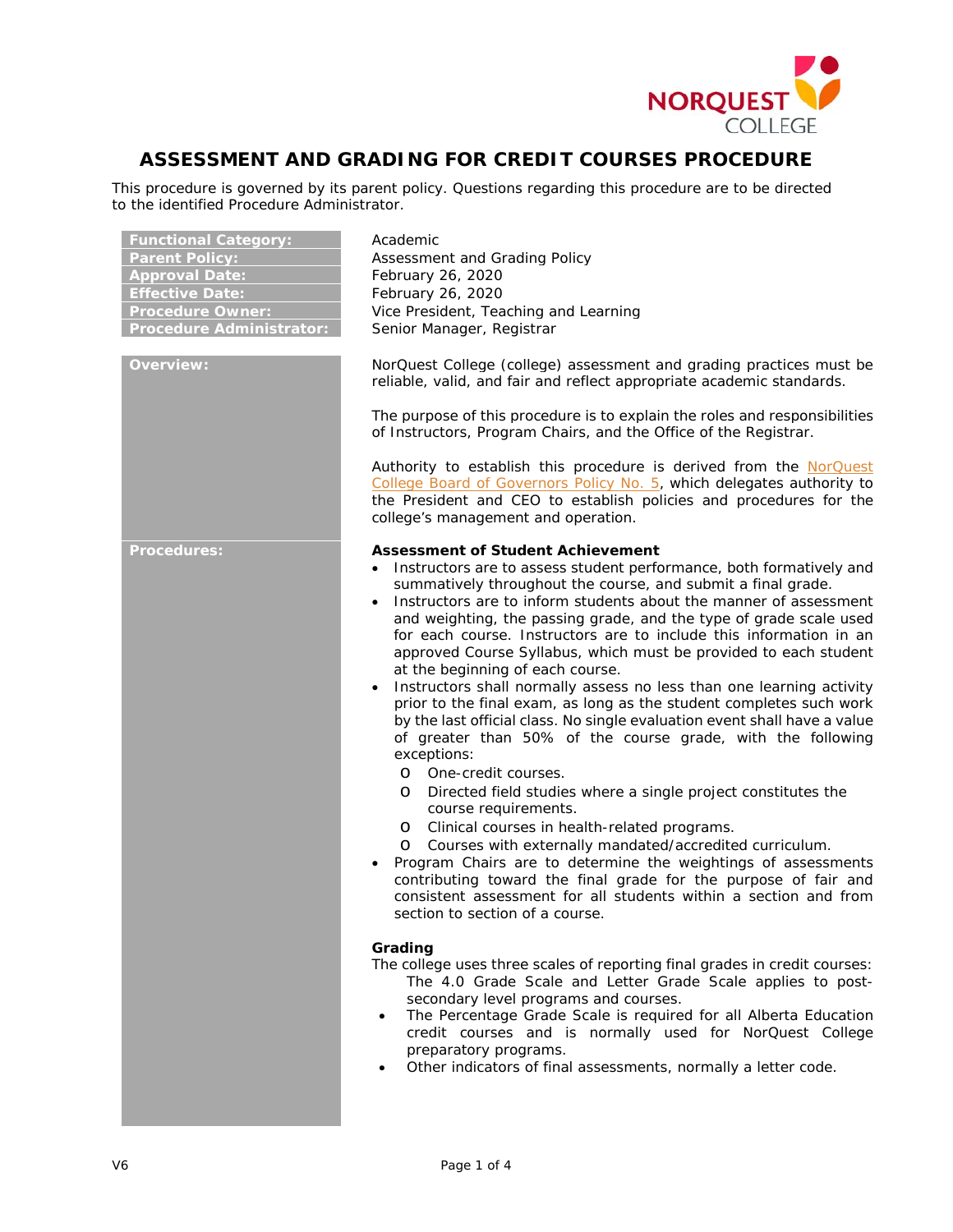The following grade scale applies to credit programs and courses:

| Letter Grade | Grade Point  | Percentage (Alberta  | Description  |
|--------------|--------------|----------------------|--------------|
| (post-       | Value (post- | Education            |              |
| secondary    | secondary    | courses/preparatory) |              |
| programs)    | programs)    |                      |              |
| $A+$         | 4.0          | 95-100               |              |
| A            | 4.0          | 90-94                | Excellent    |
| А-           | 3.7          | 85-89                |              |
| $B+$         | 3.3          | 80-84                |              |
| B            | 3.0          | 75-79                | Very Good    |
| <b>B-</b>    | 2.7          | $70 - 74$            |              |
| $C +$        | 2.3          | 67-69                |              |
| С            | 2.0          | 64-66                | Satisfactory |
| $C -$        | 1.7          | 60-63                |              |
| D+           | 1.3          | 55-59                |              |
| D            | 1.0          | $50 - 54$            | Pass         |
| F            | 0.0          | $0 - 49$             | Fail         |

The following other grades may appear on transcripts:

• ADV – Advanced Credit

This grade is assigned by the Registrar when transfer credit has been granted for an equivalent course successfully completed at another post -secondary institution. "ADV" grades are not calculated in the grade point average (GPA).

• AUD – Audit

Students may be allowed to audit courses and will be charged an audit fee as indicated in the calendar. This grade indicates that the student is registered in the course; however, no credit or grade is expected or provided.

- AW Registered as an auditor and withdrew
- COM Complet e
- CON Continuing

This grade is awarded when a course is not passed or failed, but may be repeated.

• INC – Incomplete

This grade is assigned in extenuating circumstances and indicates that part of the course has not been completed or evaluation in the time period allotted. The "INC" grade reverts to an "F" after thirty calendar days if no final grade is submitted.

- P or F Pass/Fail This grade is assigned to courses with P (Pass) or F (Fail) as the only grade used.
- PL Prior Learning Assessment Recognition This grade is assigned by the Registrar when prior learning recognition credit has been granted. "PL" grades are not calculated in the grade point average.
- W Withdrawal (before the academic penalty date) This grade is assigned to courses that the student has withdrawn from after the drop date (10% point) and before the midpoint (50% point) of a term or session. A "W" grade is noted on a transcript, but not calculated in the grade point average.
- WF Withdraw Fail (after academic penalty date) This grade is assigned to courses that the student has withdrawn from after the midpoint (50% point) of the term or session. A "WF" grade is calculated as a 0% or 0.0 in the grade point average.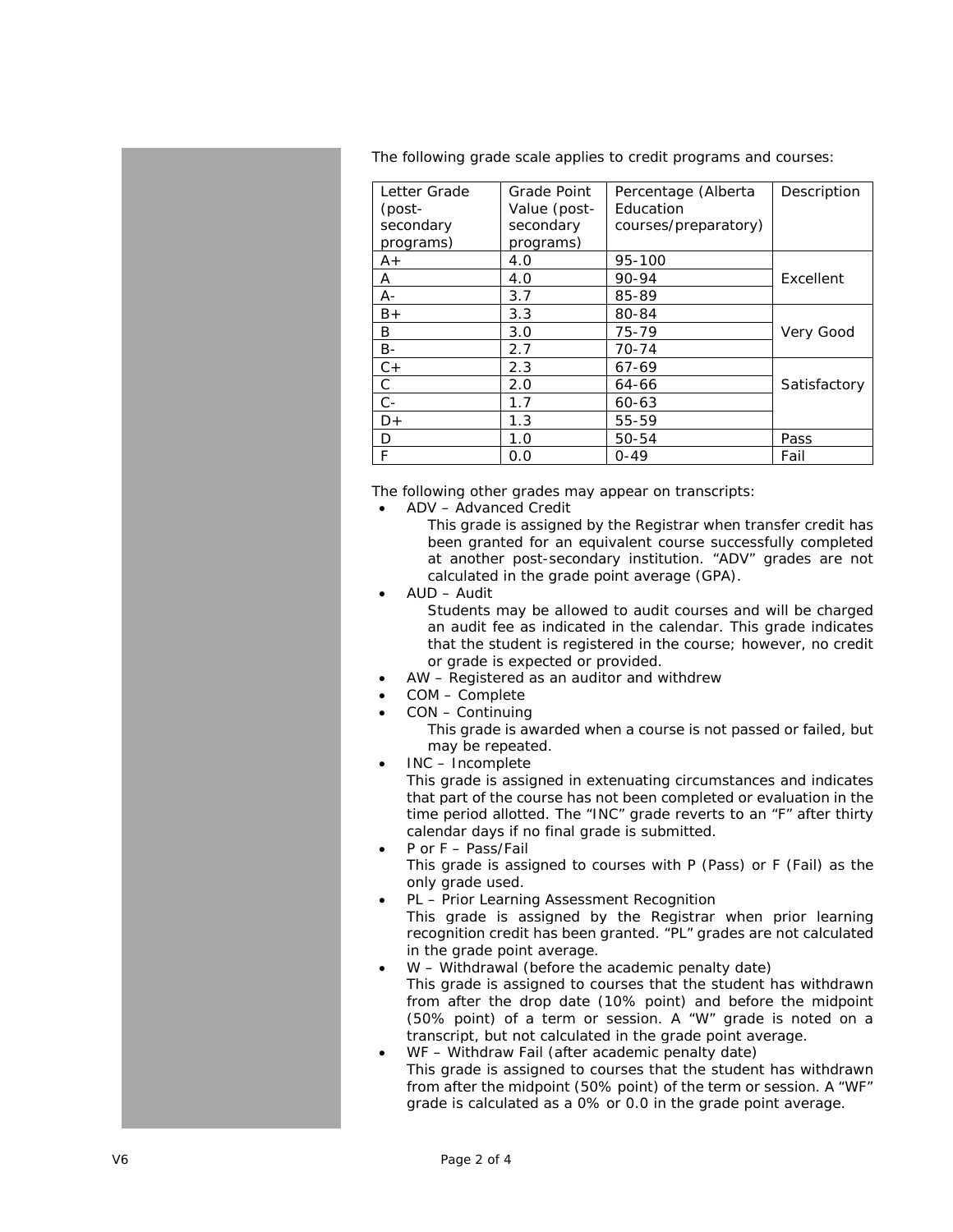

# **Authority to Assign and Approve Grades**

Instructors are to submit grades, on a timely basis, for review. Instructors will upload final grades to the Grade Roster for the class(es) for which they are responsible.

The Program Chair or designated approver in each faculty will review the grades and will approve the Grade Roster.

#### **Submission of Grades**

- All grades must be submitted electronically through Grade Roster in PeopleSoft Student.
- For regular academic session classes, all final grades must be submitted to the Office of the Registrar within five calendar days of the class end date.
- For OEE (Open Entry, Open Exit) classes, all final grades must be submitted to the Office of the Registrar within thirty calendar days of the class end date.
- Grades are not official until posted by the Office of the Registrar.
- An official transcript of the student academic record is created, maintained, and held under the custody and control of the Office of the Registrar.

## **Delay in Submission of Grades**

- In the event that grades are not submitted within the deadlines as outlined by this procedure, a grade of "INC" will be posted by the Office of the Registrar. After a further thirty calendar days, this grade of "INC" will revert to a grade of "F".
- Once a grade of "INC" or "F" is assigned to the official student record, a Program Chair will be required to submit a completed Change of Grade Request Form to rectify the incorrect grade up to one calendar year from the class end date. No grade changes of more than one calendar year are permitted.

#### **Grade Appeals**

Students have the right to appeal both assignment and final grades. Please refer to the Student Judicial Affairs Policy and the 0Academic Grade Appeal Procedure.

### **Grade Point Average (GPA) Calculation**

A grade point average (GPA) is a weighted average of a student's grades. GPA is calculated according to the formula using the credits assigned to each course and the grade pointes received.

The calculations used in recording a student's grades are:

- Grade Points = Credits x Grade Point Value if 4.0 grade scale is used, or Percentage Grade is Percentage Grade Scale is used.
- GPA = Total Grade Points / Total Credits Taken

NorQuest College calculates a term GPA at the end of each summer, fall, winter, and spring terms. The term GPA will appear on the transcript. A Cumulative GPA (CGPA) is also calculated and appears on the transcript.

If a course is repeated, credit for the highest grade will be used in the calculation of the GPA.